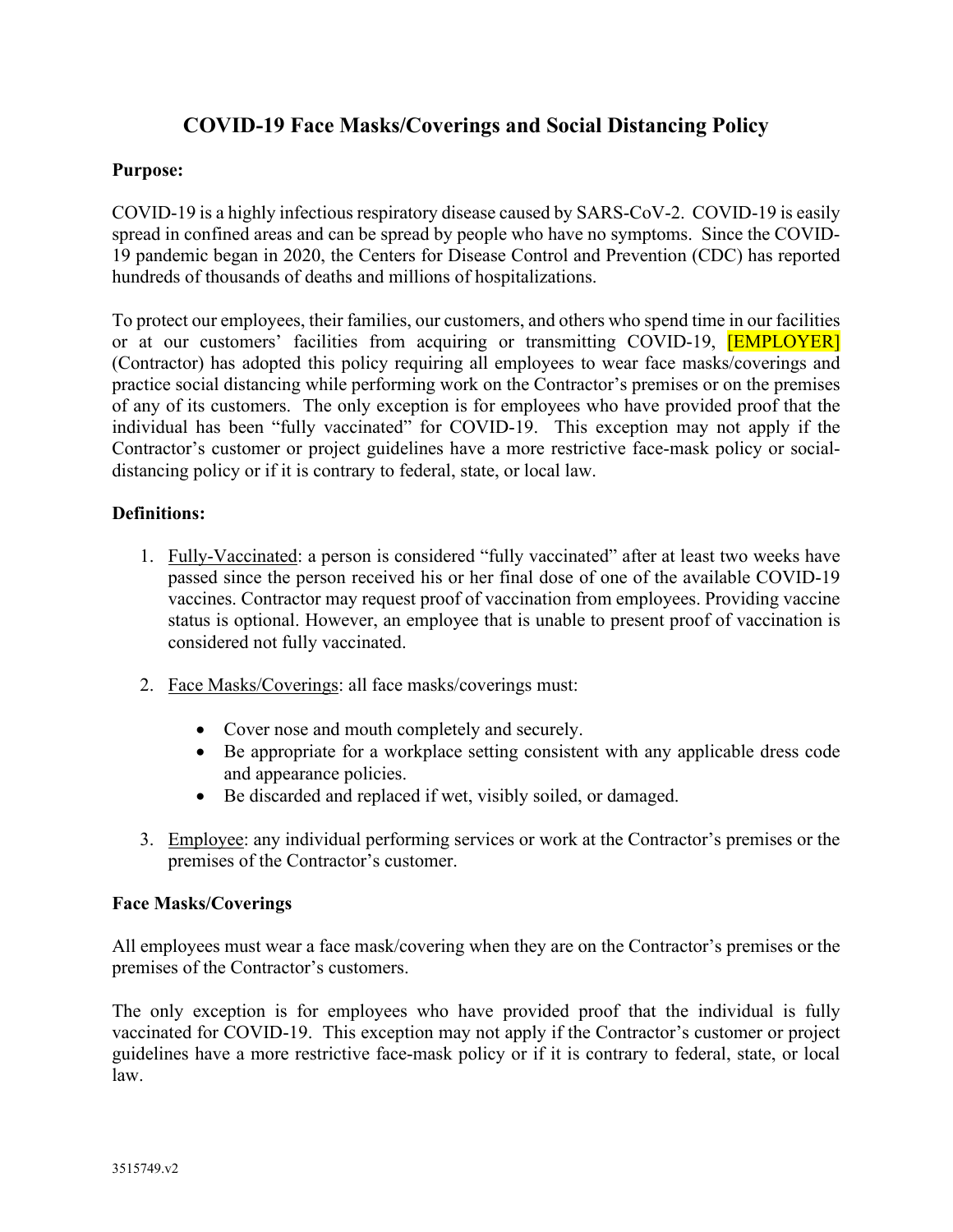## **Social Distancing**

All employees must continue to respect social distancing and avoid close contact by staying 6 feet away from others (regardless of vaccine status) whenever possible.

The only exception is for employees who have provided proof that the individual is fully vaccinated for COVID-19. This exception may not apply if the Contractor's customer or project guidelines have a more restrictive social-distancing policy or if it is contrary to federal, state, or local law.

## **Confidentiality of Employee Medical Information**

In accordance with federal and state law, Contractor will handle medical information and documentation related to COVID-19 vaccine status in a confidential manner and separate from the employee's personnel file. Confidential medical information will be shared only in limited circumstances, such as with managers and supervisors who need to know about an employee's vaccinated status, as well as appropriate representatives from any of Contractor's customers for which the employee provides service.

## **Enforcement**

 to the appointed managers/supervisors. The appointed managers/supervisors will keep a list of vaccinated employees and ensure overall compliance. Specific managers/supervisors will enforce this policy. Employees who are fully vaccinated and wish to work without a face mask/covering or social distancing must present proof of vaccination

#### **Exemptions**

Employees who are unable to wear a face mask/covering due to an underlying medical condition, must request an accommodation. In determining whether an employee qualifies for an accommodation, the Contractor may request proof of the employee's medical condition that makes wearing a face mask/covering unhealthy or unsafe.

# **Consequences for Policy Violation**

Employees subject to this policy who fail to comply with its provisions may be subject to disciplinary action, up to and including termination.